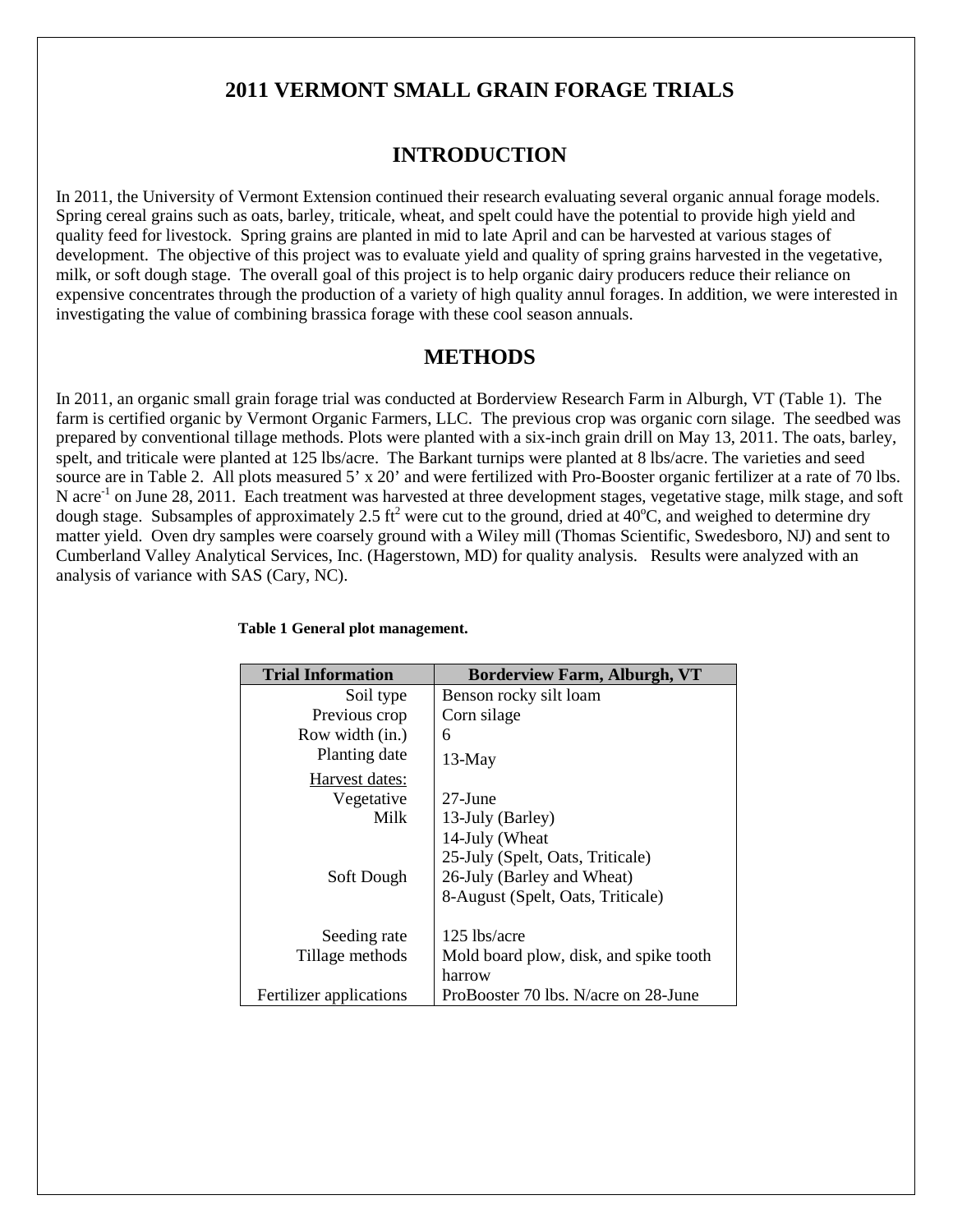## **SILAGE QUALITY**

Silage quality was analyzed by Cumberland Valley Analytical Forage Laboratory in Hagerstown, Maryland. Plot samples were dried, ground and analyzed for crude protein (CP), acid detergent fiber (ADF), neutral detergent fiber (NDF), and various other nutrients. The Nonstructural Carbohydrates (NSC) and Total Digestible Nutrients (TDN) were calculated from forage analysis data. Performance indices such as Net Energy Lactation (NEL) were calculated to determine forage value. Mixtures of true proteins, composed of amino acids, and nonprotein nitrogen make up the crude protein (CP) content of forages. The bulky characteristics of forage come from fiber. Forage feeding values are negatively associated with fiber since the less digestible portions of the plant are contained in the fiber fraction. The detergent fiber analysis system separates forages into two parts: cell contents, which include sugars, starches, proteins, non-protein nitrogen, fats and other highly digestible compounds; and the less digestible components found in the fiber fraction. The total fiber content of forage is contained in the neutral detergent fiber (NDF). Chemically, this fraction includes cellulose, hemicellulose, and lignin. Recently, forage testing laboratories have begun to evaluate forages for NDF digestibility. Evaluation of forages and other feedstuffs for NDF digestibility is being conducted to aid prediction of feed energy content and animal performance. Research has demonstrated that lactating dairy cows will eat more dry matter and produce more milk when fed forages with optimum NDF digestibility. Forages with increased NDF digestibility (dNDF) will result in higher energy values, and perhaps more importantly, increased forage intakes. Forage NDF digestibility can range from 20 – 80%. The NSC or non-fiber carbohydrates (NFC) include starch, sugars, and pectins.

| <b>Type</b>   | <b>Variety</b>            | <b>Company</b>    |
|---------------|---------------------------|-------------------|
| Forage Oats   | Everleaf                  | King's AgriSeeds  |
| <b>Barley</b> | Robust                    | Lakeview Organics |
| Wheat         | <b>AC</b> Barrie          | SeCan             |
| Triticale     | Tritical <sup>®</sup> 718 | King's AgriSeeds  |
| Spelt         | <b>VNS</b>                | Lakeview Organics |
| Forage Turnip | <b>Barkant</b>            | Barenbrug         |

 **Table 2. Spring cereal grain and turnip variety and source.**

VNS – variety not stated

#### **LEAST SIGNIFICANT DIFFERENCE (LSD)**

Variations in yield and quality can occur because of variations in genetics, soil, weather, and other growing conditions. Statistical analysis makes it possible to determine, whether a difference among varieties is real or whether it might have occurred due to other variations in the field. At the bottom of each table a LSD value is presented for each variable (i.e. yield). Least Significant differences (LSD's) at the 10% level of probability are shown. Where the difference between two treatments within a column is equal to or greater than the LSD value at the bottom of the column, you can be sure in 9 out of 10 chances that there is a real difference between the two varieties. Treatments that were not significantly lower in performance than the highest value in a particular column are indicated with an asterisk. In the example below A is significantly different from C but not from B. The difference between A and B is equal to 1.5 which is less than the LSD value of 2.0. This means that these varieties did not differ in yield. The difference between A and C is equal to 3.0 which is greater than the LSD value of 2.0. This means that the yields of these varieties were significantly different from one another. The asterisk indicates that B was not significantly lower than the top yielding variety.

| <b>Variety</b> | Yield  |
|----------------|--------|
| A              | 6.0    |
| B              | $7.5*$ |
| C              | ዓ በ*   |
| LSD            | 2.0    |
|                |        |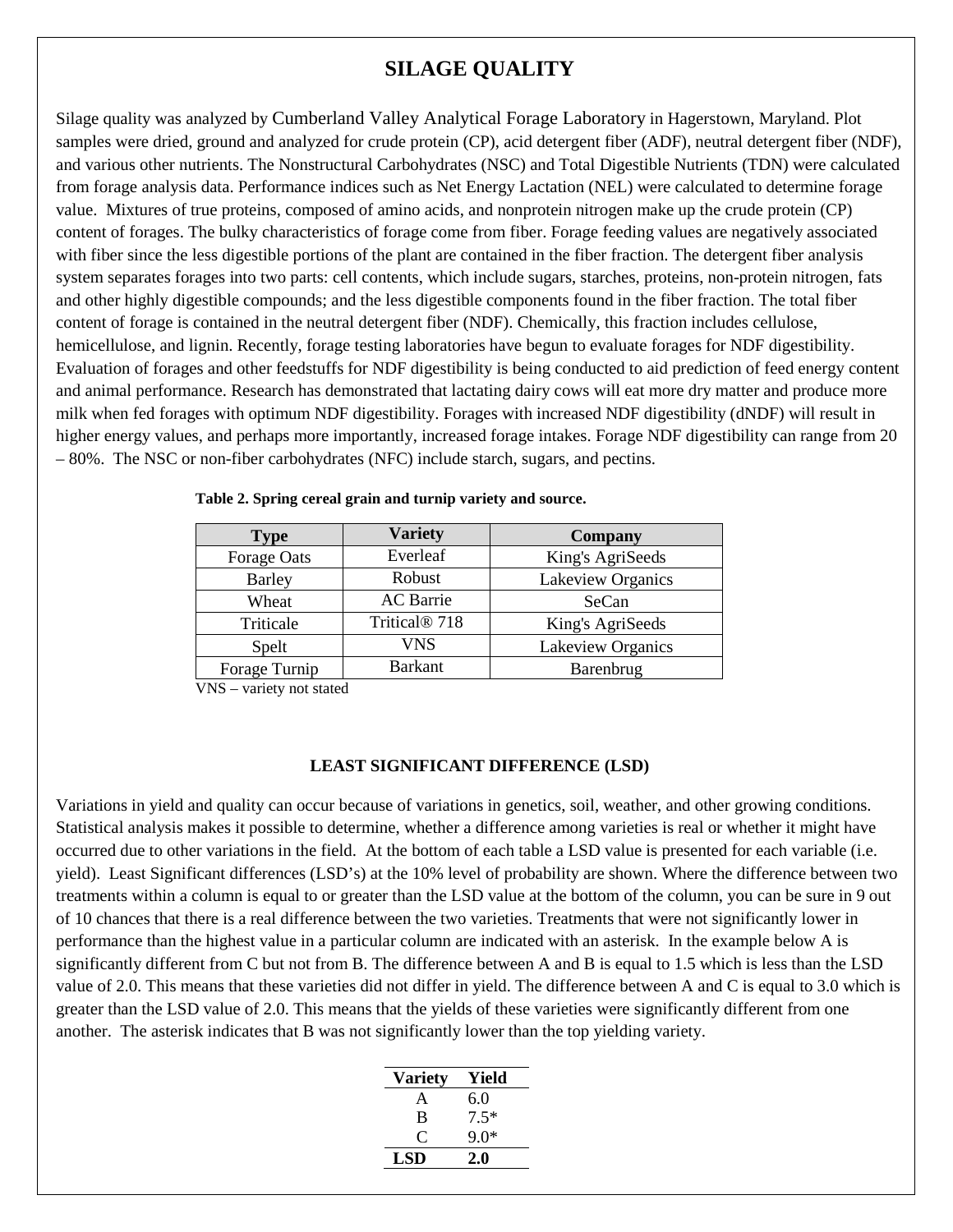# **RESULTS AND DISCUSSION**

Seasonal precipitation and temperature recorded at a weather station in close proximity to Alburgh, VT is reported in Table 3. This season started off with above average rain in April and May. This delayed cereal grain planting into mid-May. Ideally planting would have been completed by April. Precipitation was below average during each harvest date.

| South Hero (Alburgh)          | May  | June | July    | August  |
|-------------------------------|------|------|---------|---------|
| Average Temperature (F)       | 58.7 | 67.1 | 74.4    | 70.4    |
| Departure from Normal         | 2.1  | 1.3  | 3.3     | 1.6     |
|                               |      |      |         |         |
| Precipitation (inches)        | 8.67 | 3.52 | 3.68    | 10.23   |
| Departure from Normal         | 5.35 | 0.09 | $-0.29$ | 6.38    |
|                               |      |      |         |         |
| Growing Degree Days (base 32) | 826  | 1088 | 1314    | 1121    |
| Departure from Normal         | 63.6 | 74.1 | 104     | $-26.3$ |

|  |  |  | Table 3. Seasonal weather data collected near Alburgh, VT 2011. |
|--|--|--|-----------------------------------------------------------------|
|  |  |  |                                                                 |

### **Harvest Stage x Grain Species Interaction**

For each parameter reported, there was a significant grain species by harvest stage interaction. This indicates that grain species did not perform the same across harvest stages. Yield increased for each treatment with later harvest stages except for spelt and triticale, where yield decreased from milk to soft dough. We would expect yield to increase as plants become more mature. A decline in yield may be attributed to drought conditions experienced in the summer months. Crude protein decreased with later harvest stages, except for barley and wheat, where protein levels stayed level from milk to soft dough. Fiber concentrations (ADF and NDF) were lowest during the vegetative stage for all the treatments except barley and wheat, where the lowest levels were seen in soft dough. This may be due to faster maturation of barley and wheat. These species may have been further along with fully developed grains when the treatments were sampled, which increased the overall quality.

### **Harvest Stage**

Comparing treatments across harvest stage, forage yields were greatest, averaging 4396 lbs dry matter acre<sup>-1</sup>, when harvested at soft dough (Table 4). Protein levels were highest during the vegetative stage. The lowest ADF levels were seen from the soft dough and vegetative harvest. Fiber content generally increases as plants mature but the formation of starch in the soft dough harvested grains may dilute the fiber content. The fiber digestibility (dNDF) was highest in the vegetative stage. The nonstructural carbohydrates were highest in the soft dough stage again a result of grain fill in the heads. There was no difference in the NeL (Mcal/lb) between vegetative and soft dough harvested forages. The additional starch from grain formation improves the overall quality of cereal grains harvested in the soft dough stage.

|  |  |  |  |  |  |  | Table 4. Cereal grain yield and quality compared across harvest stages. |
|--|--|--|--|--|--|--|-------------------------------------------------------------------------|
|--|--|--|--|--|--|--|-------------------------------------------------------------------------|

|              | Moisture | Yield    | CP   | ADF     | <b>NDF</b> | dNDF | TDN  | NeL      | <b>NSC</b> |
|--------------|----------|----------|------|---------|------------|------|------|----------|------------|
| <b>Stage</b> | %        | lbs/acre | %    | $\%$    | $\%$       | %    | %    | Mcal/lb  | %          |
| Vegetative   | 81.7     | 1409     | 14.1 | $30.9*$ | 50.2       | 68.8 | 63.7 | $0.658*$ | 14.6       |
| Milk         | 65.0     | 3724     | 10.7 | 33.8    | 56.5       | 48.7 | 61.6 | 0.635    | 17.1       |
| Soft Dough   | 51.7     | 4396     | 10.0 | $30.7*$ | 55.0       | 45.2 | 62.9 | $0.650*$ | $21.1*$    |
| Trial Mean   | 66.1     | 3176     | 11.6 | 31.8    | 53.9       | 54.2 | 62.7 | 0.647    | 17.6       |
| LSD(0.10)    | 1.70     | 367      | 0.48 | 1.25    | . . 76     | 1.35 | 0.77 | 0.0087   | 0.99       |

\* Varieties with an asterisk indicate that it was not significantly different than the top performer (in bold).

#### **Grain Species**

Comparing treatments across species, forage oats yielded the highest at  $4657$  lbs dry matter acre<sup>-1</sup> (Table 5). Triticale, wheat, and spelt had the highest crude protein levels, between 11.6-12.3%. The barley treatments had the lowest ADF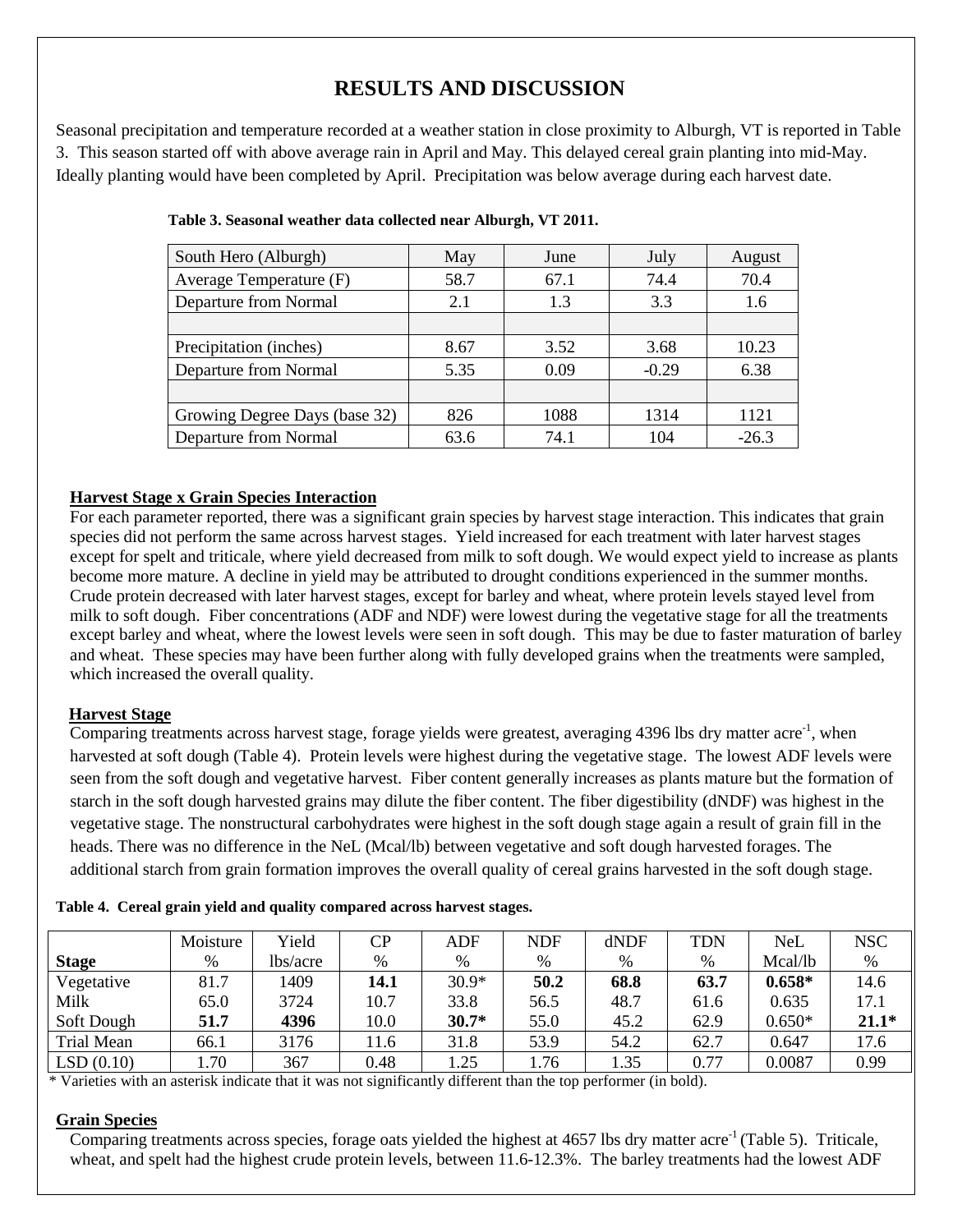levels and the highest total digestible nutrients (TDN), net energy of lactation (NEL), and non-structural carbohydrates (NSC). Fiber digestibility (dNDF) was greatest for the oat treatments. The addition of turnip into the seeding did not appear to impact quality. Overall, yields were similar or lower when turnips were added to the mix. A higher proportion of turnips may have resulted in higher CP and less fiber concentration but would also further decrease dry matter yields. Future work on seed mixes would help us better understand if this combination of forages is viable for the dairy community.

|                             | Moisture | Yield    | CP      | ADF     | <b>NDF</b> | dNDF  | <b>TDN</b> | <b>NeL</b> | <b>NSC</b> |
|-----------------------------|----------|----------|---------|---------|------------|-------|------------|------------|------------|
| <b>Treatment</b>            | %        | lbs/acre | %       | %       | $\%$       | %     | %          | Mcal/lb    | $\%$       |
| Barley                      | 66.9     | 3668     | 11.1    | $28.0*$ | 51.5       | 54.1  | $64.5*$    | $0.667*$   | $20.4*$    |
| Barley and Turnip           | 64.9     | 3661     | 10.7    | $27.4*$ | 51.1       | 54.4  | $65.2*$    | $0.676*$   | $21.6*$    |
| Oats                        | $72.1*$  | 4657     | 11.1    | 33.5    | 55.5       | 58.9* | 62.8       | 0.651      | 14.8       |
| Oats and Turnip             | $69.6*$  | 3465     | 10.7    | 32.7    | 54.3       | 58.3* | 63.5       | 0.658      | 16.7       |
| Spelt                       | 66.0     | 2508     | $11.6*$ | 33.6    | 55.5       | 53.2  | 61.5       | 0.635      | 16.3       |
| Spelt and Turnip            | 63.9     | 2490     | $12.1*$ | 33.6    | 54.9       | 54.1  | 61.6       | 0.633      | 16.3       |
| Triticale                   | 64.1     | 2932     | $12.0*$ | 33.1    | 55.7       | 53.4  | 61.6       | 0.634      | 16.0       |
| <b>Triticale and Turnip</b> | 66.8     | 3032     | $12.3*$ | 32.0    | 54.1       | 52.6  | 62.0       | 0.638      | 16.6       |
| Wheat                       | 63.5     | 2587     | $12.1*$ | 31.9    | 52.7       | 51.8  | 62.1       | 0.641      | 18.7       |
| Wheat and Turnip            | 63.6     | 2761     | $12.0*$ | 31.8    | 53.7       | 51.3  | 62.3       | 0.642      | 18.6       |
| <b>Overall Mean</b>         | 66.1     | 3176     | 11.6    | 31.8    | 53.9       | 54.2  | 62.7       | 0.647      | 17.6       |
| Treatment LSD (0.10)        | 3.11     | 670      | 0.87    | 2.28    | <b>NS</b>  | 2.47  | 1.40       | 0.0159     | 1.79       |

| Table 5. Cereal grain yield and quality compared across species. |  |  |  |  |  |
|------------------------------------------------------------------|--|--|--|--|--|
|                                                                  |  |  |  |  |  |

\* Varieties with an asterisk indicate that it was not significantly different than the top performer (in bold). NS - None of the varieties were significantly different from one another.

### **Vegetative Stage Harvest**

The vegetative stage harvest was to document the value of small grains as a potential early season grazing crop. The addition of turnip to the small grains had no statistical effect on the yield and quality parameters. At the vegetative stage harvest, the highest yielding treatments were barley + turnip (2294 lbs dry matter acre<sup>-1</sup>), wheat, and barley (Table 6 and Figure 1). Triticale and spelt had the highest protein levels, over 15% concentration. Oats and triticale had the lowest ADF (Figure 2). ADF indicates the percent of highly indigestible plant material and values under 35% are desirable. The wheat treatments had the lowest digestible NDF values, whereas the oat treatments had the highest total digestible nutrients (TDN) and net energy of lactation (NeL) levels.

**Table 6. Cereal grain yield and quality when harvested in the vegetative stage, June 27, 2011.**

|                      | Moisture  | Yield                    | CP      | <b>ADF</b> | <b>NDF</b> | dNDF    | <b>TDN</b> | <b>NeL</b> | <b>NSC</b> |
|----------------------|-----------|--------------------------|---------|------------|------------|---------|------------|------------|------------|
| Vegetative stage     | $\%$      | $lbs$ acre <sup>-1</sup> | $\%$    | %          | %          | $\%$    | %          | Mcal/lb    | $\%$       |
| <b>Barley</b>        | 83.3      | 1920*                    | 12.7    | 33.0       | 56.3       | 63.5    | 62.3       | 0.640      | 13.6       |
| Barley and Turnip    | 79.4      | 2294*                    | 12.4    | 33.1       | 56.7       | 63.7    | 62.6       | 0.648      | 14.0       |
| Oats                 | 84.8      | 1417                     | 13.4    | 28.4*      | $46.1*$    | $78.2*$ | 66.6*      | $0.693*$   | 15.1       |
| Oats and Turnip      | 84.4      | 1452                     | 13.3    | $28.3*$    | $45.1*$    | $77.7*$ | $66.1*$    | $0.685*$   | 15.6       |
| Spelt                | 81.5      | 1220                     | $15.2*$ | 30.7       | 48.3       | 69.3    | 63.3       | 0.658      | 14.3       |
| Spelt and Turnip     | 80.3      | 976                      | $15.5*$ | 30.8       | 48.3       | 70.1    | 63.4       | 0.655      | 14.2       |
| Triticale            | 81.8      | 682                      | $16.1*$ | $29.1*$    | 47.5       | 72.0    | 64.7       | 0.668      | 14.7       |
| Triticale and Turnip | 81.5      | 1195                     | $15.3*$ | $29.3*$    | $46.0*$    | 70.0    | 64.0       | 0.663      | 15.2       |
| Wheat                | 80.5      | $1692*$                  | 13.7    | 33.2       | 53.1       | 62.2    | 61.7       | 0.635      | 14.3       |
| Wheat and Turnip     | 79.8      | 1237                     | 13.2    | 33.1       | 54.9       | 61.2    | 62.0       | 0.638      | 14.7       |
| Veg. Stage Mean      | 81.7      | 1409                     | 14.1    | 30.9       | 50.2       | 68.8    | 63.7       | 0.658      | 14.6       |
| Treatment LSD (0.10) | <b>NS</b> | 610.4                    | 1.50    | 1.25       | 1.83       | 1.87    | 1.27       | 0.0145     | <b>NS</b>  |

\* Varieties with an asterisk indicate that it was not significantly different than the top performer (in bold).

NS - None of the varieties were significantly different from one another.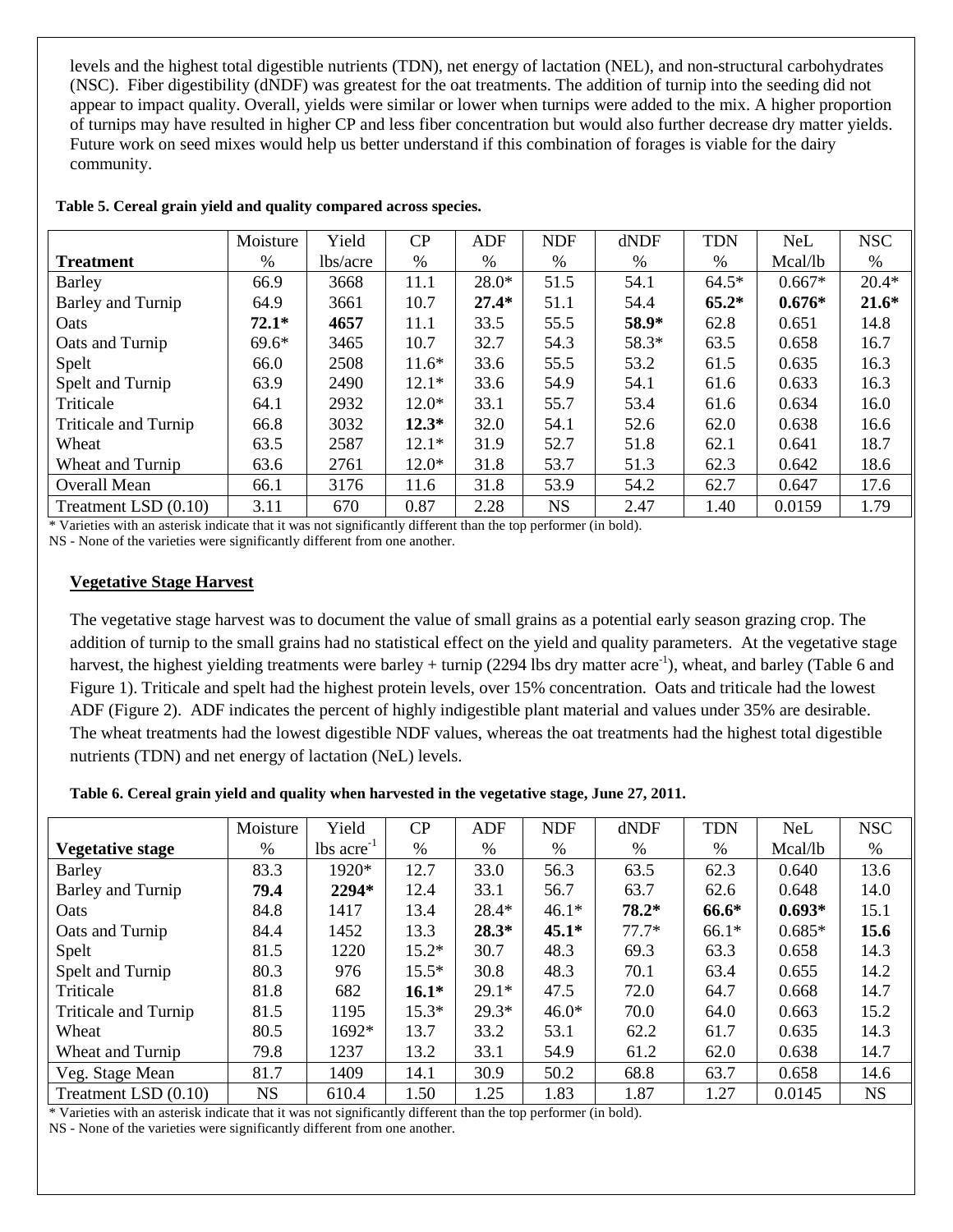

**Figure 1. Yield and protein of small grain forage and small grain/brassica mixtures harvested in the vegetative stage.** *\*Treatments with the same letter did not differ significantly.*



**Figure 2. Neutral detergent fiber (NDF), acid detergent fiber (ADF), and non-structural carbohydrate (NSC) concentration of small grain forage harvested in the vegetative stage.** *\*Treatments with the same letter did not differ significantly.*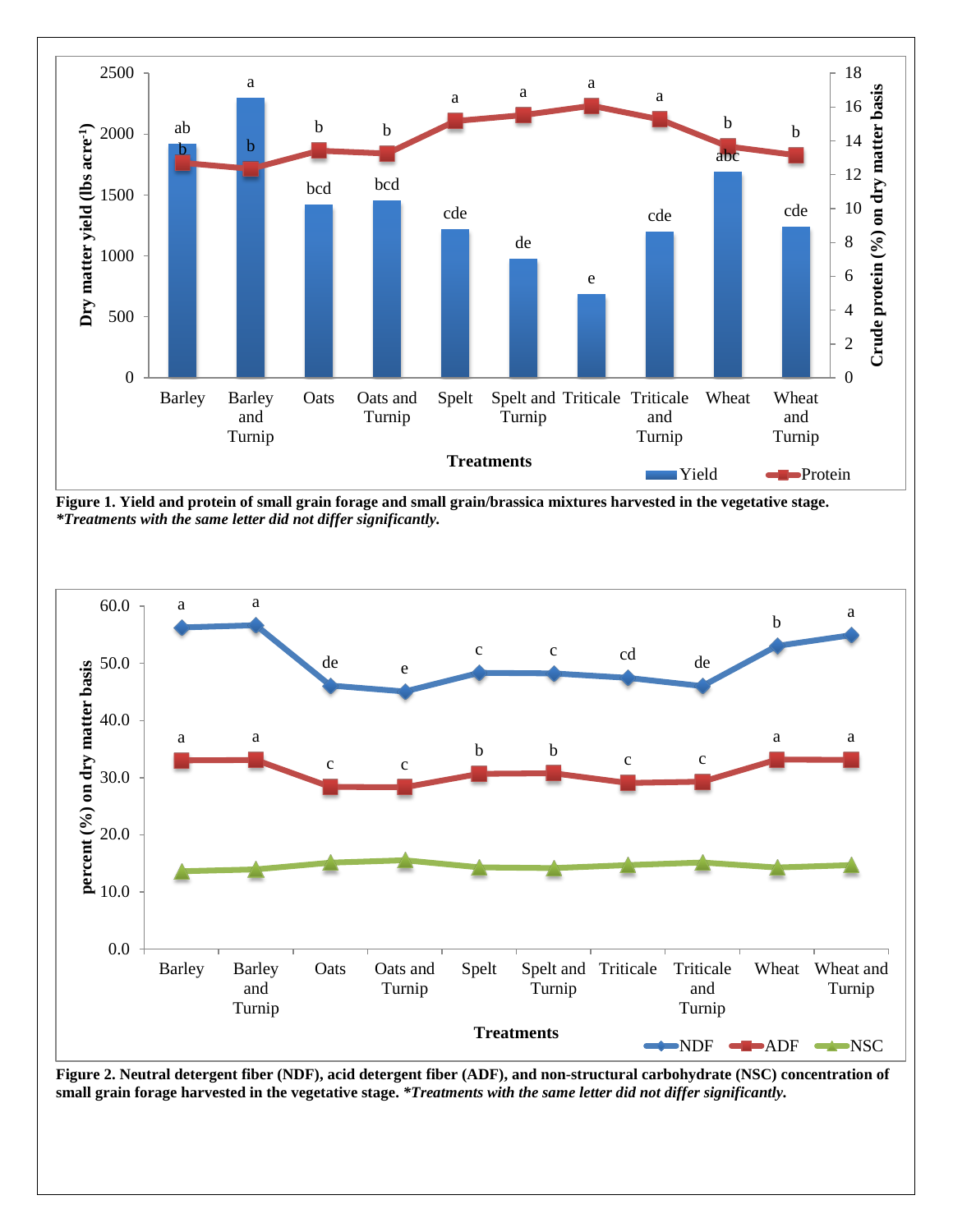#### **Milk Stage Harvest**

Oats alone had the greatest dry matter yields when harvested in the milk stage, 5620 lbs dry matter acre<sup>-1</sup> (Table 7 and Figure 3). Wheat, triticale and oats had the highest milk stage protein levels, from 11.1 – 11.7%. The barley treatments had the lowest milk stage ADF and NDF levels (Figure 4), while oat, barley, and spelt had the highest digestible NDF levels. The barley treatments also had the highest total digestible nutrients, net energy of lactation and non-structural carbohydrates. Addition of turnips into the grain mix did not seem to impact forage quality.

|                      | Moisture      | Yield                    | Protein | <b>ADF</b> | <b>NDF</b> | dNDF    | <b>TDN</b> | <b>NeL</b> | <b>NSC</b> |
|----------------------|---------------|--------------------------|---------|------------|------------|---------|------------|------------|------------|
| <b>Milk stage</b>    | $\frac{0}{0}$ | $lbs$ acre <sup>-1</sup> | %       | %          | %          | %       | %          | Mcal/lb    | %          |
| Barley               | $68.1*$       | 4144                     | 10.2    | $26.4*$    | $49.9*$    | $49.6*$ | 65.4       | $0.680*$   | $22.9*$    |
| Barley and Turnip    | 68.1*         | 3610                     | 9.90    | $25.4*$    | $49.0*$    | 48.8    | 66.3       | $0.688*$   | $24.3*$    |
| Oats                 | $70.0*$       | 5620                     | $11.1*$ | 36.8       | 60.1       | $51.5*$ | 60.2       | 0.623      | 11.7       |
| Oats and Turnip      | $70.1*$       | 3947                     | 9.9     | 37.3       | 60.9       | $50.3*$ | 60.3       | 0.623      | 13.8       |
| Spelt                | 62.6          | 3451                     | 10.2    | 36.6       | 59.4       | 48.6    | 60.3       | 0.620      | 15.6       |
| Spelt and Turnip     | 64.9          | 2877                     | 10.4    | 37.8       | 60.1       | 49.8*   | 59.2       | 0.605      | 14.4       |
| Triticale            | 60.2          | 4259                     | 10.6    | 37.0       | 60.2       | 46.7    | 59.3       | 0.610      | 14.5       |
| Triticale and Turnip | 63.4          | 4021                     | $11.3*$ | 35.6       | 59.0       | 45.2    | 59.9       | 0.613      | 14.9       |
| Wheat                | 61.3          | 2398                     | $11.4*$ | 32.4       | 53.1       | 48.1    | 62.3       | 0.643      | 19.8       |
| Wheat and Turnip     | 61.4          | 2908                     | $11.7*$ | 32.4       | 53.4       | 48.2    | 62.5       | 0.645      | 19.4       |
| Milk Stage Mean      | 65.0          | 3724                     | 10.7    | 33.8       | 56.5       | 48.7    | 61.6       | 0.635      | 17.1       |
| Treatment LSD (0.10) | 2.09          | 952                      | 1.09    | 1.46       | 1.72       | 2.26    | 0.886      | 0.011      | 1.45       |

| Table 7. Small grain forage yield and quality harvested in the milk stage, mid-July, 2011. |  |  |  |  |  |  |  |  |
|--------------------------------------------------------------------------------------------|--|--|--|--|--|--|--|--|
|--------------------------------------------------------------------------------------------|--|--|--|--|--|--|--|--|

\* Varieties with an asterisk indicate that it was not significantly different than the top performer



**Figure 3. Yield and protein of small grain forage and small grain/brassica mixtures at the milk stage.** *\*Treatments with the same letter did not differ significantly.*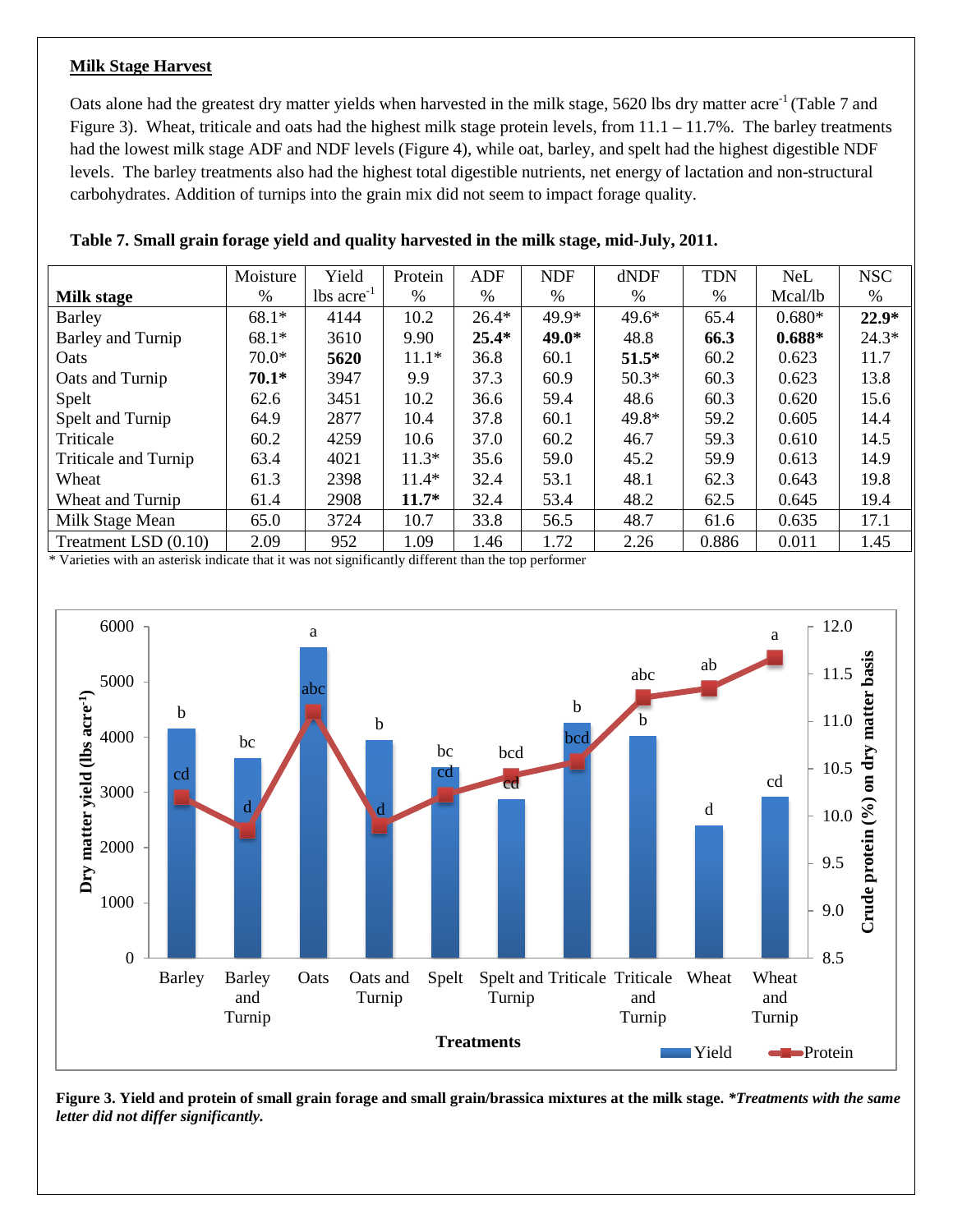

**Figure 4. Neutral detergent fiber (NDF), acid detergent fiber (ADF), and non-structural carbohydrate (NSC) concentrations of small grain forage harvested in the milk stage.** *\*Treatments with the same letter did not differ significantly.*

### **Soft Dough Stage Harvest**

Similar to the milk stage, oats alone were the highest yielding treatment when harvested during the soft dough stage (Table 8 and Figure 4). Oats yielded close to 7000 lbs dry matter acre<sup>-1</sup>, which is about 2000 lbs acre<sup>-1</sup> more than the next highest yielding treatment, barley + turnip. Barley, spelt + turnip, triticale + turnip, and the wheat treatments had the highest protein levels of the soft dough harvest. The barley treatments were the highest quality treatments with the lowest ADF, NDF, and highest dNDF, TDN, NeL and NSC. Barley appears to be a good choice for high quality forage when harvested in the milk or soft dough stage. Oats were the highest yielding small grain forage when harvested in the milk or soft dough stage. In most cases turnips did not seem to provide much quality benefit to the forage. There was a slight decline in fiber concentrations but mostly not significant.

|                      | Moisture | Yield                    | Protein | <b>ADF</b> | <b>NDF</b> | <b>DNDF</b> | <b>TDN</b>    | <b>NeL</b> | <b>NSC</b> |
|----------------------|----------|--------------------------|---------|------------|------------|-------------|---------------|------------|------------|
| Soft dough stage     | $\%$     | $lbs$ acre <sup>-1</sup> | $\%$    | $\%$       | $\%$       | %           | $\frac{0}{0}$ | Mcal/lb    | $\%$       |
| <b>Barley</b>        | 49.3     | 4941                     | $10.4*$ | $24.6*$    | $48.5*$    | 49.4*       | $65.7*$       | $0.680*$   | $24.7*$    |
| Barley and Turnip    | 47.2     | 5079                     | 9.9     | $23.8*$    | $47.5*$    | $50.6*$     | 66.8*         | $0.693*$   | $26.5*$    |
| Oats                 | $61.6*$  | 6935                     | 8.8     | 35.3       | 60.4       | 47.0        | 61.6          | 0.638      | 17.6       |
| Oats and Turnip      | $54.2*$  | 4996                     | 8.9     | 32.5       | 57.1       | 47.0        | 64.0          | 0.665      | 20.6       |
| Spelt                | $53.9*$  | 2853                     | 9.5     | 33.7       | 58.8       | 41.9        | 61.0          | 0.628      | 19.0       |
| Spelt and Turnip     | 46.4     | 3618                     | $10.4*$ | 32.3       | 56.3       | 42.5        | 62.1          | 0.640      | 20.5       |
| Triticale            | 50.3     | 3853                     | 9.3     | 33.4       | 59.5       | 41.6        | 60.8          | 0.625      | 18.7       |
| Triticale and Turnip | $55.6*$  | 3879                     | $10.3*$ | 31.1       | 57.2       | 42.6        | 62.0          | 0.640      | 19.8       |
| Wheat                | 48.6     | 3672                     | $11.4*$ | 30.1       | 52.0       | 45.2        | 62.4          | 0.645      | 22.0       |
| Wheat and Turnip     | 49.6     | 4136                     | $11.3*$ | 29.8       | 52.7       | 44.3        | 62.6          | 0.643      | 21.8       |
| Soft Dough Mean      | 51.7     | 4396                     | 10.0    | 30.7       | 55.0       | 45.2        | 62.9          | 0.650      | 21.1       |
| Treatment LSD (0.10) | 7.76     | 1261                     | 1.19    | 3.55       | 3.78       | 2.19        | 2.34          | 0.026      | 3.06       |

Varieties with an asterisk indicate that it was not significantly different than the top performer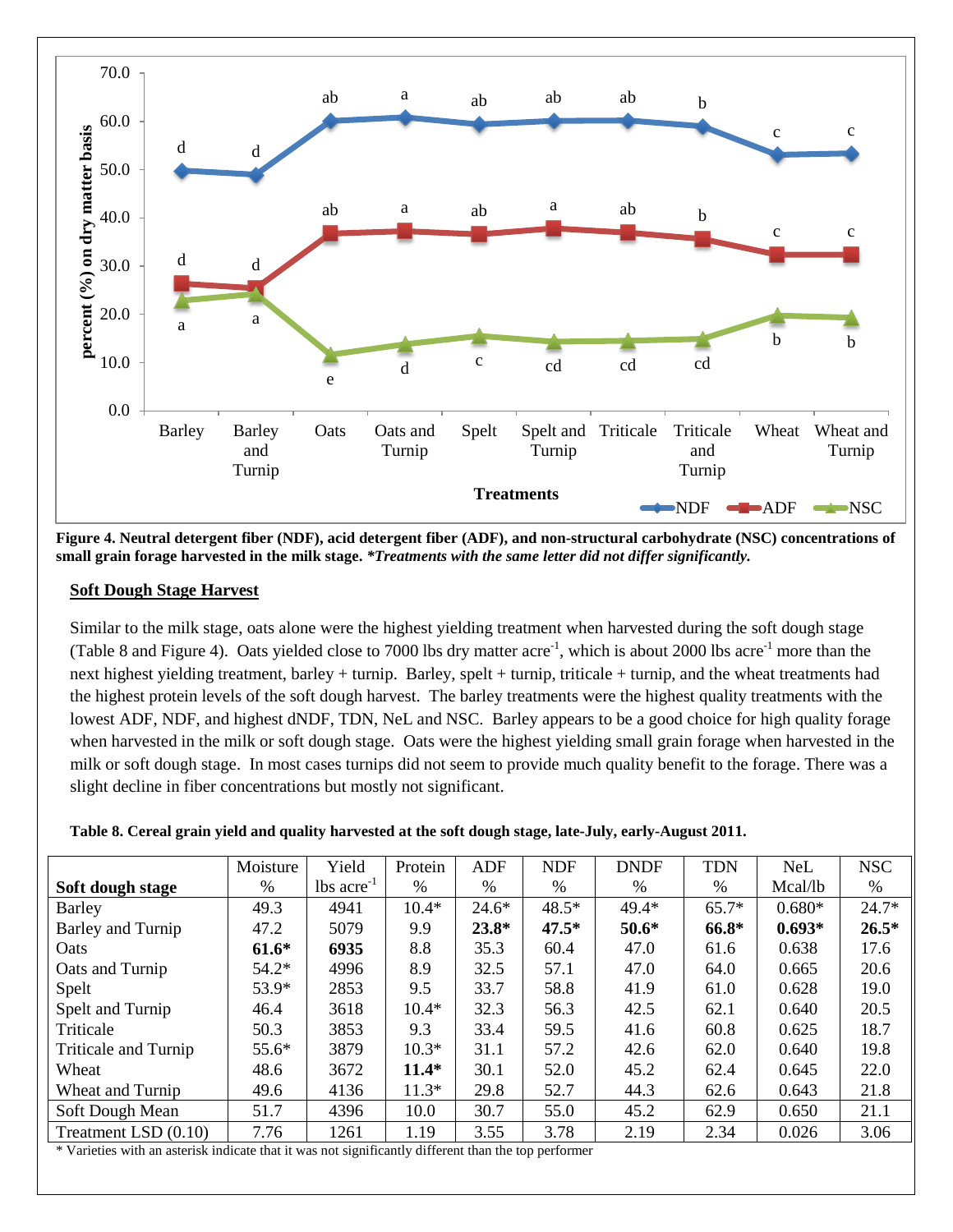

**Figure 5. Yield and crude protein (CP) of small grain forage and small grain/brassica mixtures harvested in the soft dough stage.** *\*Treatments with the same letter did not differ significantly.*



**Figure 6. Neutral detergent fiber (NDF), acid detergent fiber (ADF), and non-structural carbohydrate (NSC) concentrations of small grain forage harvested in the soft dough stage.** *\*Treatments with the same letter did not differ significantly.*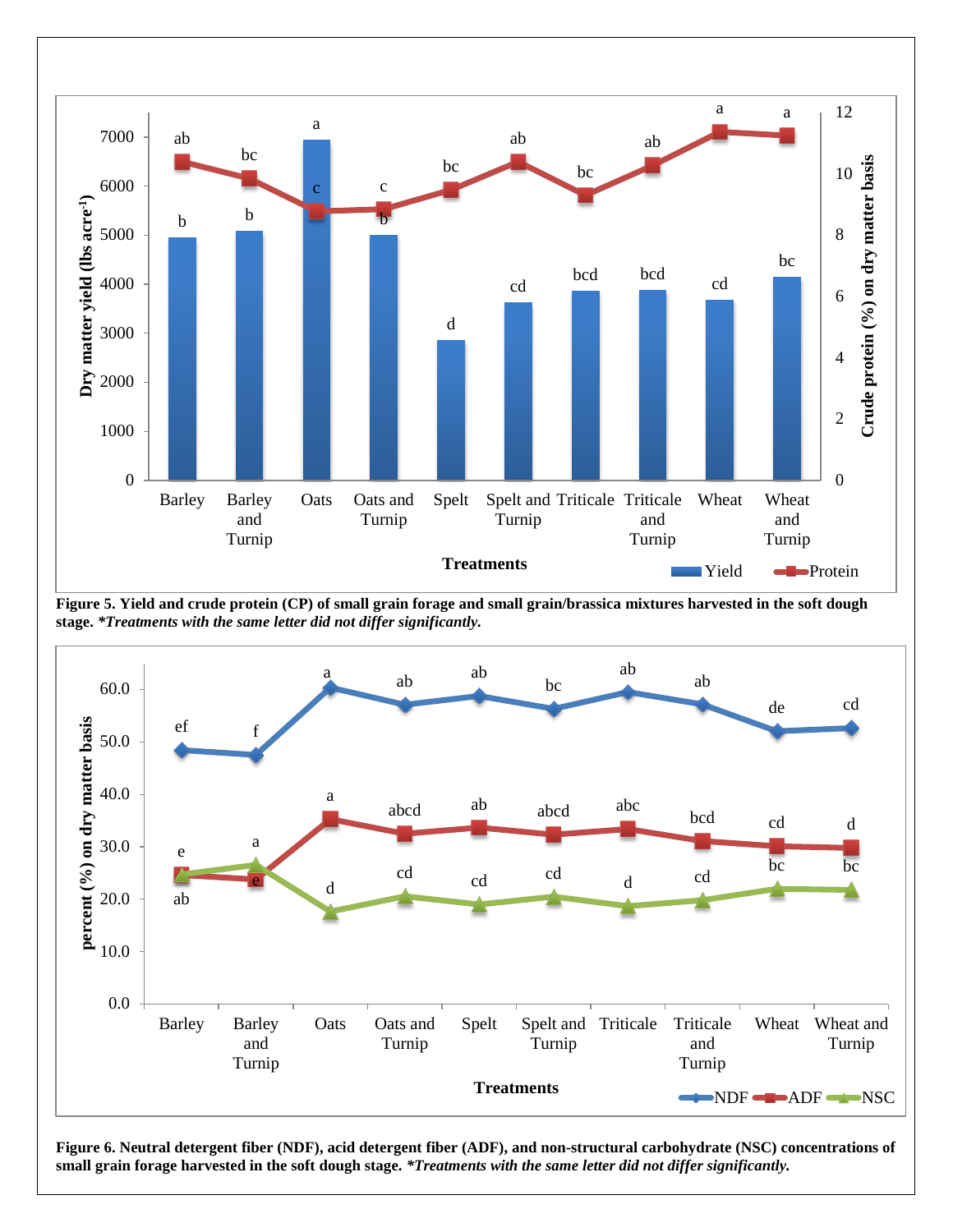## **ACKNOWLEDGEMENTS**

UVM Extension would like to thank Roger Rainville and the staff at Borderview Farm for their generous help with this research trial. Special thanks to Amber Domina, Chantel Cline, Savanna Kittell-Mitchell, Katie Blair, and Laura Madden for their assistance with data collection and entry.

This information is presented with the understanding that no product discrimination is intended and no endorsement of any product mentioned, nor criticism of unnamed products, is implied.